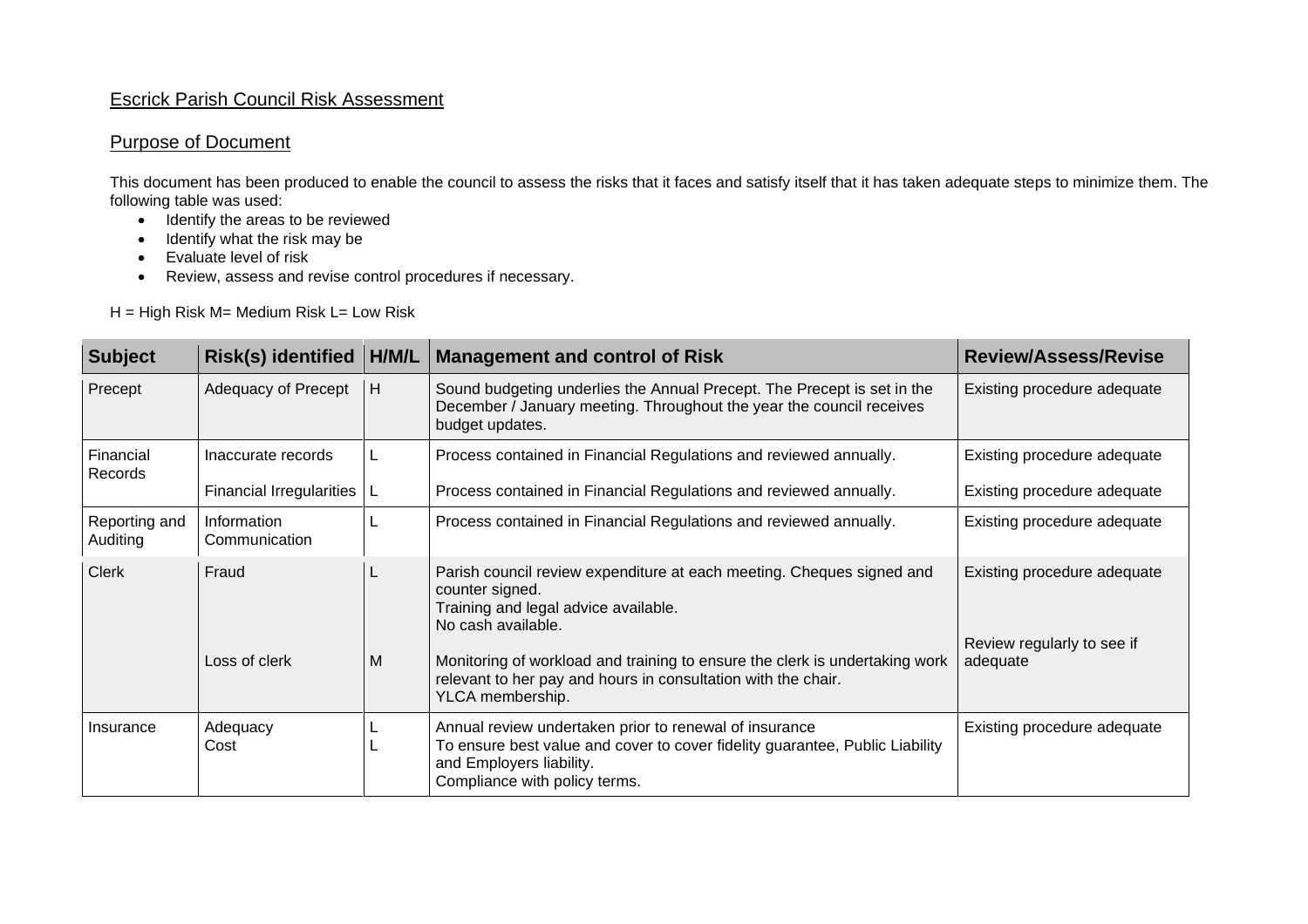| <b>Subject</b>                   | Risk(s) identified                                    | H/M/L | <b>Management and control of Risk</b>                                                                                                          | <b>Review/Assess/Revise</b>                                                                                 |
|----------------------------------|-------------------------------------------------------|-------|------------------------------------------------------------------------------------------------------------------------------------------------|-------------------------------------------------------------------------------------------------------------|
| Freedom of<br>Information<br>Act | Policy                                                | M     | The council has adopted the model publication scheme.                                                                                          | Monitor and report and impact<br>of requests made under FOI<br>Act. Take steps to minimise of<br>necessary. |
|                                  | Provision                                             | M     | Requests can incur additional hours of work which may affect the clerk's<br>salary and precept.                                                |                                                                                                             |
| Asset<br>Management              | Inadequate provision<br>made through<br>insurance     |       | Ensure Asset list up to date.                                                                                                                  | Adequate procedure                                                                                          |
|                                  | Inadequate review<br>and maintenance of<br>equipment. | L     | Item is delegated to EPFA who undertake regular safety checks and inform<br>the parish council                                                 | Adequate procedure                                                                                          |
| Grass cutting                    | Contractors stop work                                 | L     | Timeliness of payment of invoices.<br>Good communication                                                                                       | Adequate procedure.                                                                                         |
| <b>Street lighting</b>           | Insurance                                             | L.    | Adequate insurance in place                                                                                                                    | Adequate procedure                                                                                          |
|                                  | Maintenance                                           | M     | Lighting columns have been replaced where necessary and LED bulbs<br>utilised. Maintenance issues addressed when known. Maintained by<br>NYCC. | Adequate procedure                                                                                          |
| Council<br>records- paper        | Loss of them                                          | L     | Parish council records are stored at the clerks home.                                                                                          | Damage is considered unlikely<br>so risk adequate                                                           |
| Council                          | Loss of them                                          | L     | The councils computer is at the clerks home: electronic files backed up to<br>cloud.                                                           | Adequate provision.                                                                                         |
| records -<br>electronic          |                                                       |       |                                                                                                                                                |                                                                                                             |
| Legal powers                     | Illegal activity or<br>payments                       | L     | All activity and payments within the powers of the parish council to be<br>resolved and minuted at parish council meetings.                    | Existing procedure adequate                                                                                 |
| <b>Members</b><br>Interests      | <b>Register of Interests</b>                          | L.    | Members have a responsibility to update their record of interests.                                                                             | Existing procedures adequate                                                                                |
|                                  | Conflict of Interest                                  | L.    | Members have a duty to declare any interest at the start of the meeting.                                                                       | Existing procedure adequate                                                                                 |
| Administration<br>of council     | Accuracy and legality                                 | L.    | Minutes and agendas are produced by the clerk by prescribed method and<br>adhere to legal requirements.                                        | Existing procedure adequate                                                                                 |